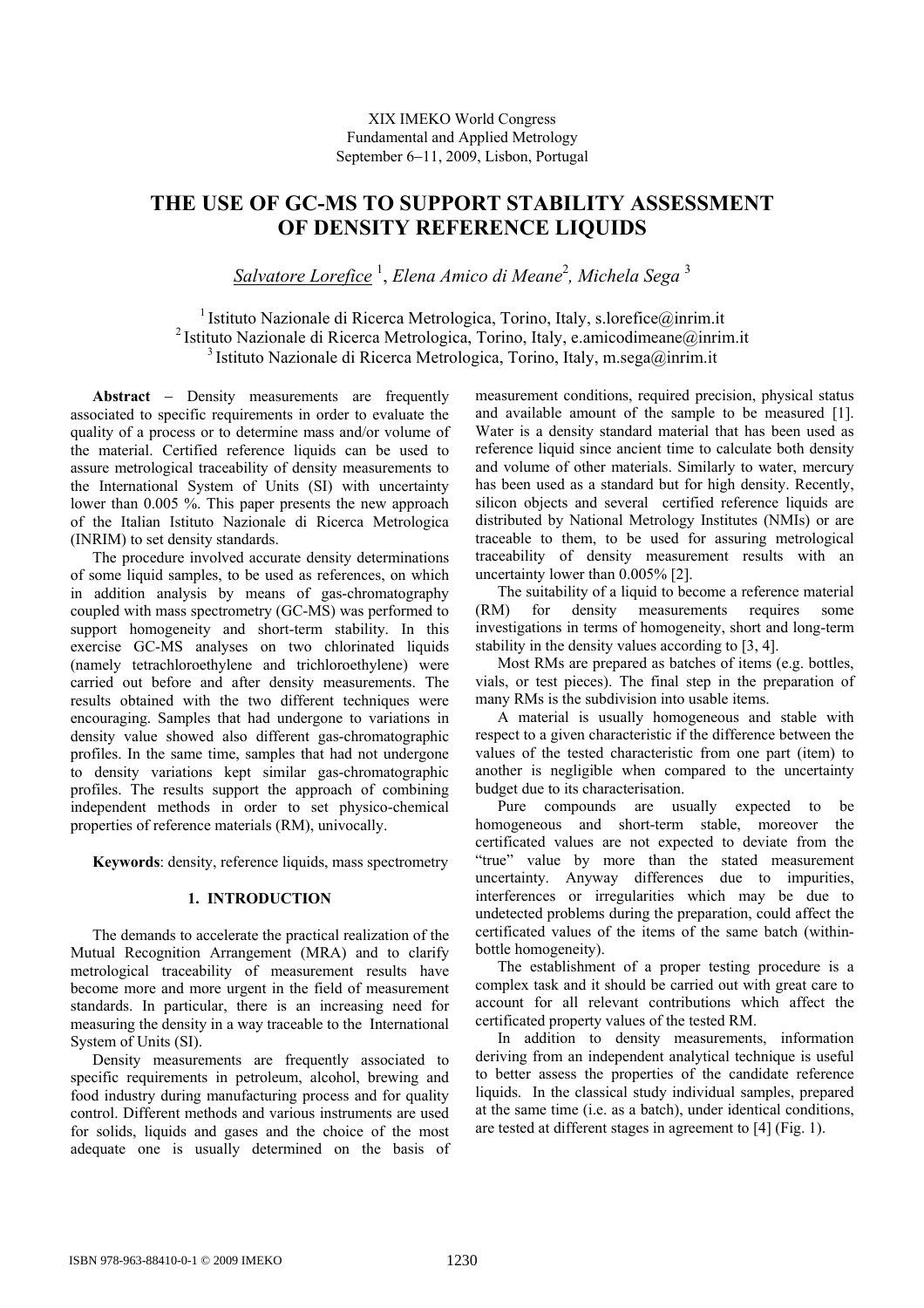

Fig. 1. Outline of the experimental procedure for the certification of an RM according to [4].

A new procedure which involves accurate density determinations of liquid samples, in addition to analysis by means of gas-chromatography coupled with mass spectrometry (GC-MS), was initially introduced by the Italian Istituto Nazionale di Ricerca Metrologica (INRIM) in order to get more information concerning the chemical and physical characteristics of liquid samples of the same batch which were supplied by the Austrian institute BEV as pilot laboratory of the EURAMET project 1019.

This paper presents this new approach devoted to check the homogeneity and the short-term stability of RMs as well as to set density reference standards.

Two particular applications have been taken into account as examples hereinafter: i) checking the homogeneity "between-bottles" of tetrachloroethylene samples supplied by BEV in the EURAMET 1019 and ii) assessing the shortterm stability of trichloroethylene studied at INRIM as possible reference standard of density.

# **2. MATERIALS AND METHOD**

#### *2.1. Materials*

#### *2.1.1 Tetrachloroethylene*

In agreement with the Technical Protocol of EURAMET project 1019, BEV prepared and supplied four different liquid samples to participants that were supposed to determine their density value.



Fig. 2. Preparation of the samples before the density determinations and the gas-chromatography analysis.

INRIM received among the four liquids, two bottles, 1 L each, of tetrachloroethylene (purity > 95 %) identified with the numbers 29 and 30, respectively.

# *2.1.2 Trichloroethylene*

A suitable amount of trichloroethylene (purity  $> 95\%$ ) was purchased from a commercial source. The whole amount was initially stored and mixed into a large stainless steel tank, to preserve the composition of the sample from losses due to adsorption and volatilization, contamination by external substances and reaction between constituents of the sample and the container.

Just before performing the density determinations and the gas-chromatography analysis of the designed liquid, several amber glass bottles were filled with approximately 1 L of sample each and then capped with Teflon-lined screw-caps. In the same time some vials with capacity of 10 mL were filled and sealed with a Teflon cap too and stored as witness. Each individual bottle was provided with an identification number (Fig. 2).

#### *2.2. Density measurements*

Density measurements of the liquid to be tested were made by hydrostatic weighing at different temperatures. The Zerodur® volume-density standard (solid density standard) SLV1 (57 mm diameter and 253 g mass ) was used for this purpose.

The hydrostatic method is based on the classical Archimedes' principle which states that the up thrust on a body dip into in a fluid is equal to the weight of the fluid displaced by the body. The buoyancy of the SLV1 is measured with a balance by comparison against mass standards.

All components of the INRIM hydrostatic weighing facility were cleaned with ethanol, dried and aligned underneath the balance.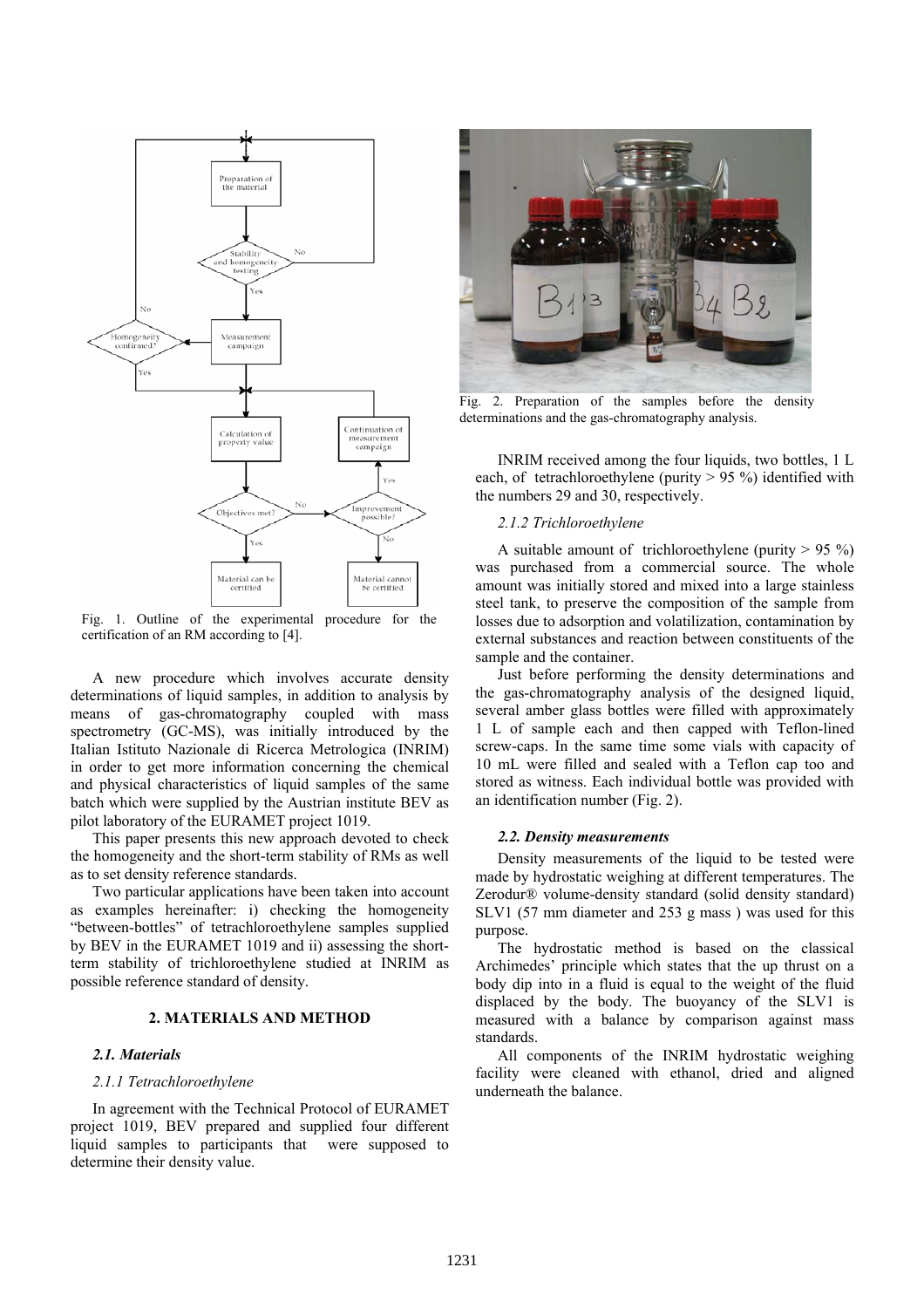

Fig. 3. Density values at 20°C of tetrachloroethylene contained in bottles 29 and 30. The bars show the uncertainty at 2 *σ* confidence level.



Figure 4. Gas-chromatograms of the two samples of tetrachloroethylene, a) bottle 29, b) bottle 30.

The liquid to be tested was transferred gently through a pipe from its bottle to the sealed glass vessel containing the density standard SLV1. The gentle transfer of the liquid from the bottle or from the vessel was caused by an external force due to a pressure difference. In the same time, after the transfer of the liquid, some vials were filled with it to be tested by GC-MS.

The liquid samples were kept at the target temperature for about 12 hours (usually overnight), then the density of the liquid samples was measured at several temperatures.

# *2.3. GC-MS analysis*

GC-MS analyses were carried out by means of a gaschromatograph coupled with a single quadrupole mass spectrometer Focus DSQ II (Thermofisher Scientific), equipped with an electron impact (EI) source. The column used for the gas-chromatographic separation was a



Fig. 5. Repeated density values at 20°C of trichloroethylene contained in the bottle B2. The bars show the uncertainty at 2 *σ* confidence level.



Fig. 6. Gas-chromatograms of the trichloroethylene samples subjected to different temperature cycle.

Thermo TR-5msSQM (length 15 m, internal diameter 0.25 mm, film thickness  $0.25 \mu m$ . The mass spectra were acquired in scan mode in order to identify the different compounds present in the liquid samples. Different samples